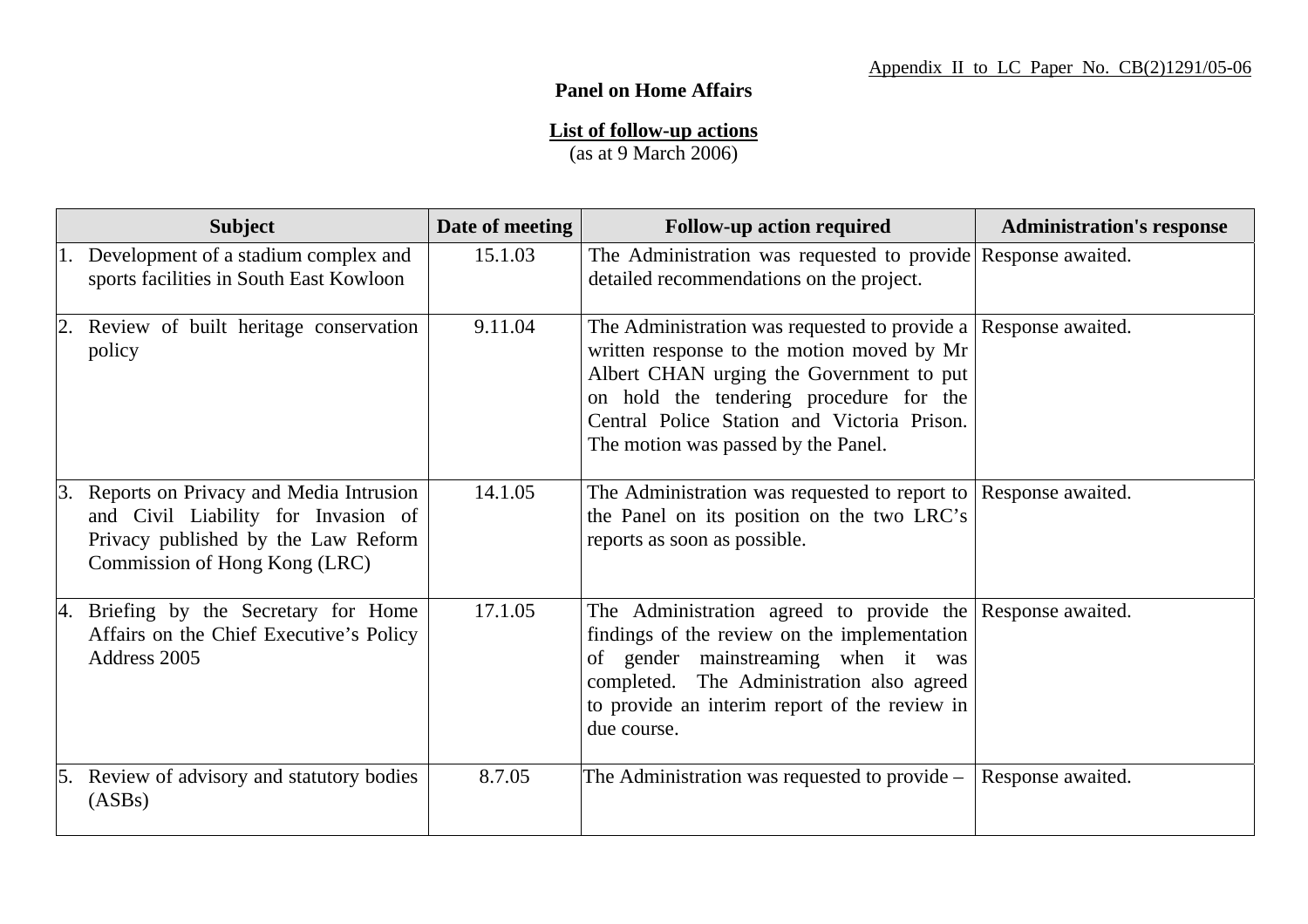| <b>Subject</b> | Date of meeting |     | <b>Follow-up action required</b>                                                                                                                                                                                                                                                                                                                                                                                                                                                    | <b>Administration's response</b> |
|----------------|-----------------|-----|-------------------------------------------------------------------------------------------------------------------------------------------------------------------------------------------------------------------------------------------------------------------------------------------------------------------------------------------------------------------------------------------------------------------------------------------------------------------------------------|----------------------------------|
|                |                 |     | (a) a paper setting out the reasons for some of<br>the members of district-based advisory<br>committees having served in the same<br>posts for over six years and why the<br>Administration<br>had<br>difficulties<br>in<br>removing them from the committees;                                                                                                                                                                                                                      |                                  |
|                |                 |     | $(6)$ a paper on what initiatives were being<br>introduced by the Home Affairs Bureau<br>(HAB) for the purpose of bringing in<br>more talents from different backgrounds<br>to the ASBs under its purview by October<br>2005;                                                                                                                                                                                                                                                       |                                  |
|                |                 | (c) | a paper setting out the criteria of<br>appointment and the principles being used<br>by bureaux in making appointments to<br>ASBs; and                                                                                                                                                                                                                                                                                                                                               |                                  |
|                |                 |     | $(d)$ response to Mr Albert HO's suggestion<br>that the Administration should work out<br>recommendations<br>how<br>existing<br>on<br>method of appointment for each ASB<br>should be changed so that it could best tap<br>the talents in the relevant field, and<br>arrange for each Panel to discuss the<br>recommendations for the ASBs under its<br>Mr HO requested<br>purview.<br>the<br>Administration to report to this Panel on<br>how it would take this matter forward in |                                  |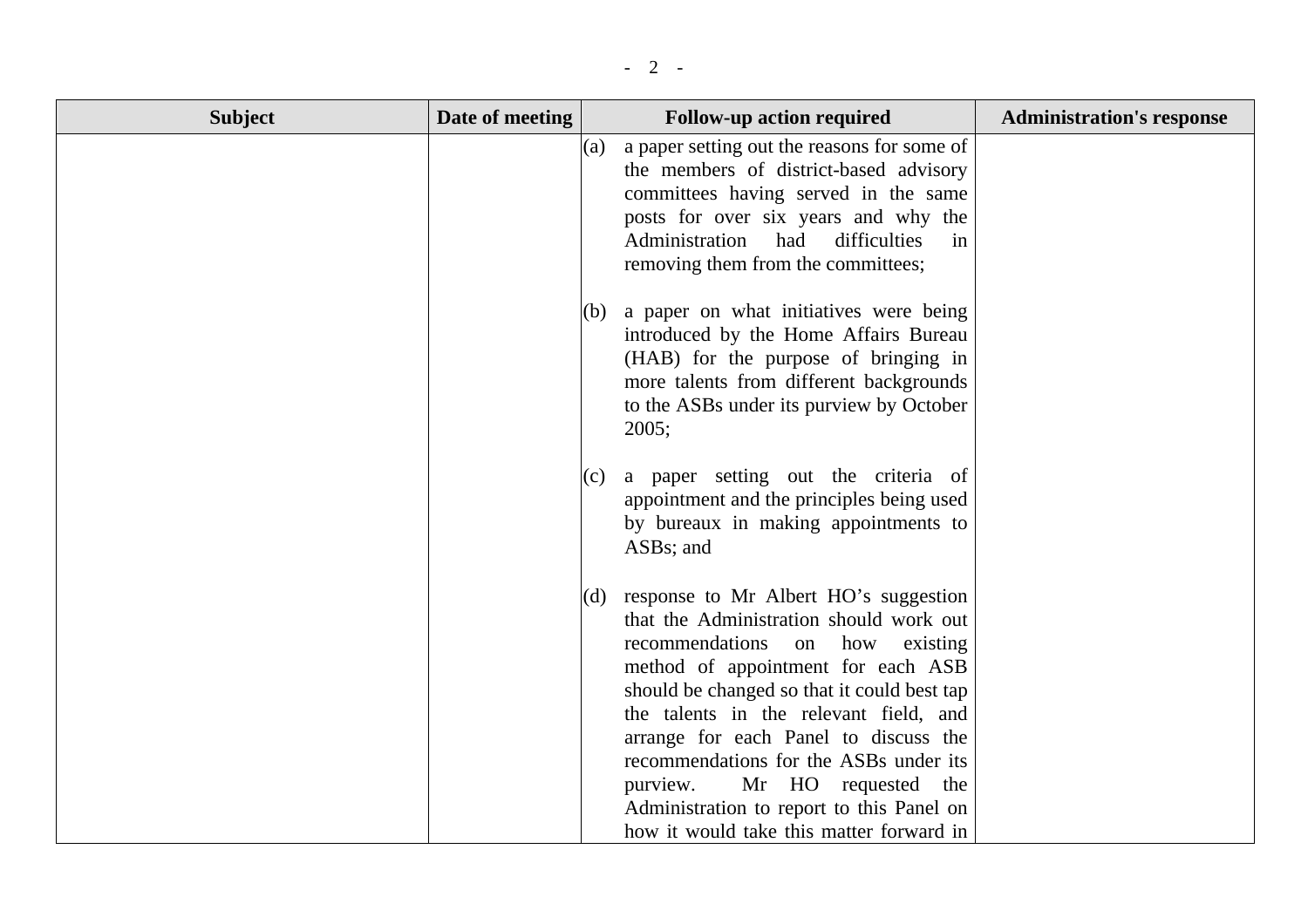| <b>Subject</b>                                                                                                                                                                                              | Date of meeting | <b>Follow-up action required</b>                                                                                                                                                                                                                                                                                                                                                                                                                                                                                                                                                                                                                                                                                                                | <b>Administration's response</b> |
|-------------------------------------------------------------------------------------------------------------------------------------------------------------------------------------------------------------|-----------------|-------------------------------------------------------------------------------------------------------------------------------------------------------------------------------------------------------------------------------------------------------------------------------------------------------------------------------------------------------------------------------------------------------------------------------------------------------------------------------------------------------------------------------------------------------------------------------------------------------------------------------------------------------------------------------------------------------------------------------------------------|----------------------------------|
|                                                                                                                                                                                                             |                 | about six months' time.                                                                                                                                                                                                                                                                                                                                                                                                                                                                                                                                                                                                                                                                                                                         |                                  |
| 6. Government's proposed arrangements for<br>2008<br>the<br>Olympic<br>staging<br>and<br>Paralympic Equestrian Events                                                                                       | 20.7.05         | The Administration was requested to provide –<br>further information on the reprovisioning<br>(a)<br>including<br>photographs<br>plan,<br>and<br>architectural drawing of YMCA Wu Kwai<br>Sha Youth Village for illustration;<br>details of the terms and conditions of the<br>(b)<br>contract which would be signed between<br>Government<br>and the Beijing<br>the<br>Organising Committee for the Games of<br>the 29th Olympiad (BOCOG); and<br>details of the financial arrangements to be<br>(c)<br>worked out by the Government and<br>BOCOG.<br>The Administration to request the Hong Kong<br>Jockey Club (HKJC) to provide the findings<br>and recommendations of the consultancy study<br>commissioned by HKJC on site investigation. | Response awaited.                |
| 7. Proposed guidelines for conducting duty<br>visits outside Hong Kong issued to the<br>Equal Opportunities Commission (EOC)<br>the Office of<br>and<br>the Privacy<br>Commissioner for Personal Data (PCO) | 9.12.05         | The Administration was requested to provide a Response awaited.<br>paper on the monitoring systems for overseas<br>duty visits conducted by -<br>bodies such<br>statutory<br>Trade<br>the<br>(a)<br>as<br>Development<br>Council,<br>the<br>Airport                                                                                                                                                                                                                                                                                                                                                                                                                                                                                             |                                  |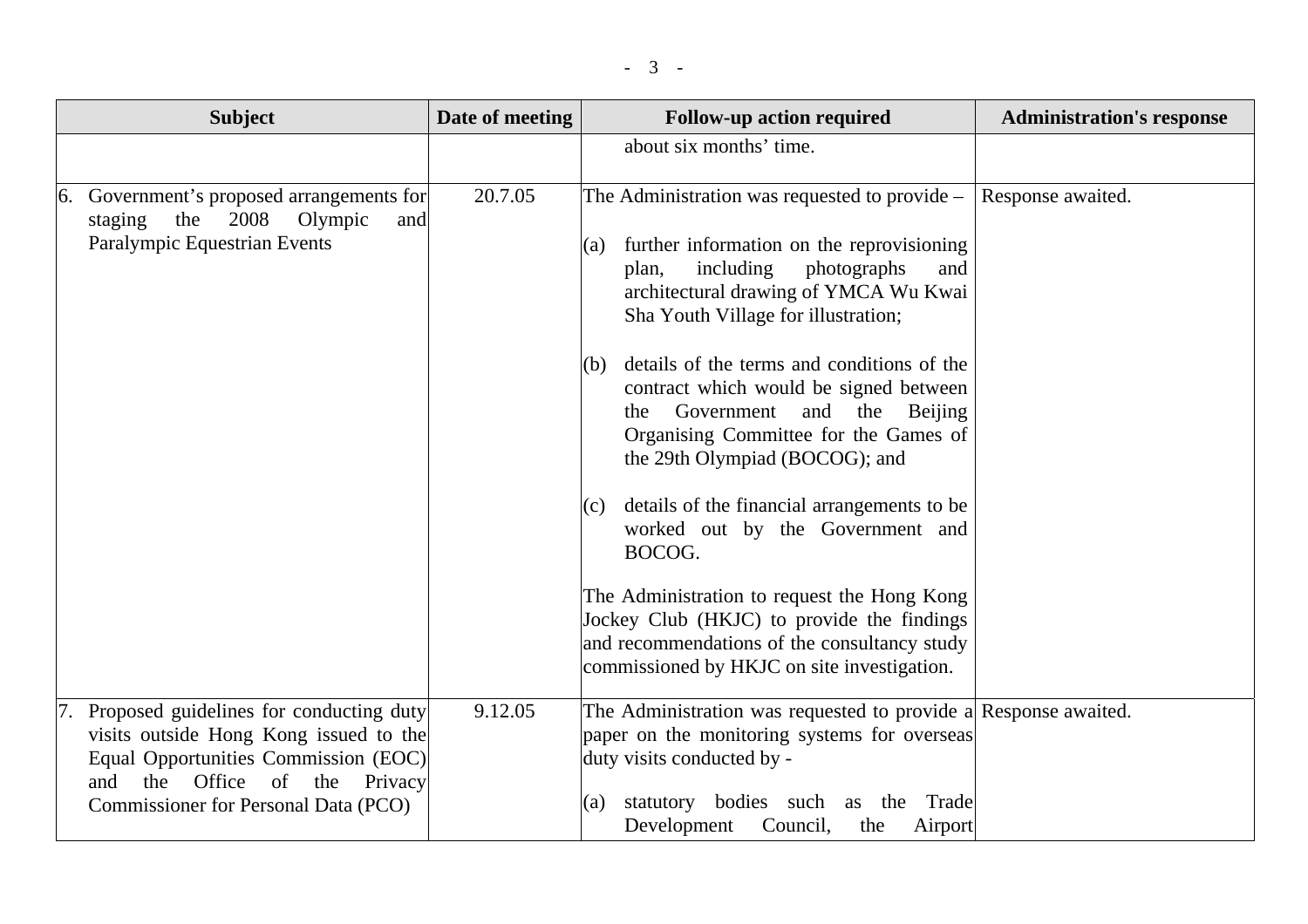| <b>Subject</b>                                                                                                                                             | Date of meeting | <b>Follow-up action required</b>                                                                                                                                                                | <b>Administration's response</b> |
|------------------------------------------------------------------------------------------------------------------------------------------------------------|-----------------|-------------------------------------------------------------------------------------------------------------------------------------------------------------------------------------------------|----------------------------------|
|                                                                                                                                                            |                 | Authority, the Hong Kong Tourism Board,<br>the Kowloon-Canton Railway Corporation<br>and the Hospital Authority; and                                                                            |                                  |
|                                                                                                                                                            |                 | Commissioner/Independent<br>(b)<br>the<br>Commission Against Corruption, the<br>Ombudsman and the Chairperson of the<br>Securities and Futures Commission (SFC).                                |                                  |
|                                                                                                                                                            |                 | The Administration was requested to undertake<br>the following reviews $-$                                                                                                                      |                                  |
|                                                                                                                                                            |                 | (a) review the governance structure of PCO as<br>well as SFC and any other public<br>organisations such as the Monetary<br>Authority; and                                                       |                                  |
|                                                                                                                                                            |                 | (b) review the currently proposed guidelines<br>taking into consideration<br>members'<br>comments and revert to the Panel once it<br>had reached a consensus with EOC and<br>PCO on the matter. |                                  |
| 8. Implementation of recommendations<br>made in the Report of the Independent<br>Panel of Inquiry on the Incidents                                         | 13.1.06         | The Administration was requested to provide Response awaited.<br>information on the following –                                                                                                 |                                  |
| Relating to the Equal Opportunities<br>Commission<br>(EOC)<br>and<br>the<br>recommendations made in two other<br>reports of the internal reviews conducted |                 | (a) to conduct research into the<br>past<br>discussions of LegCo during its scrutiny of<br>the Sex Discrimination Bill to see why the<br>Administration and the legislature had                 |                                  |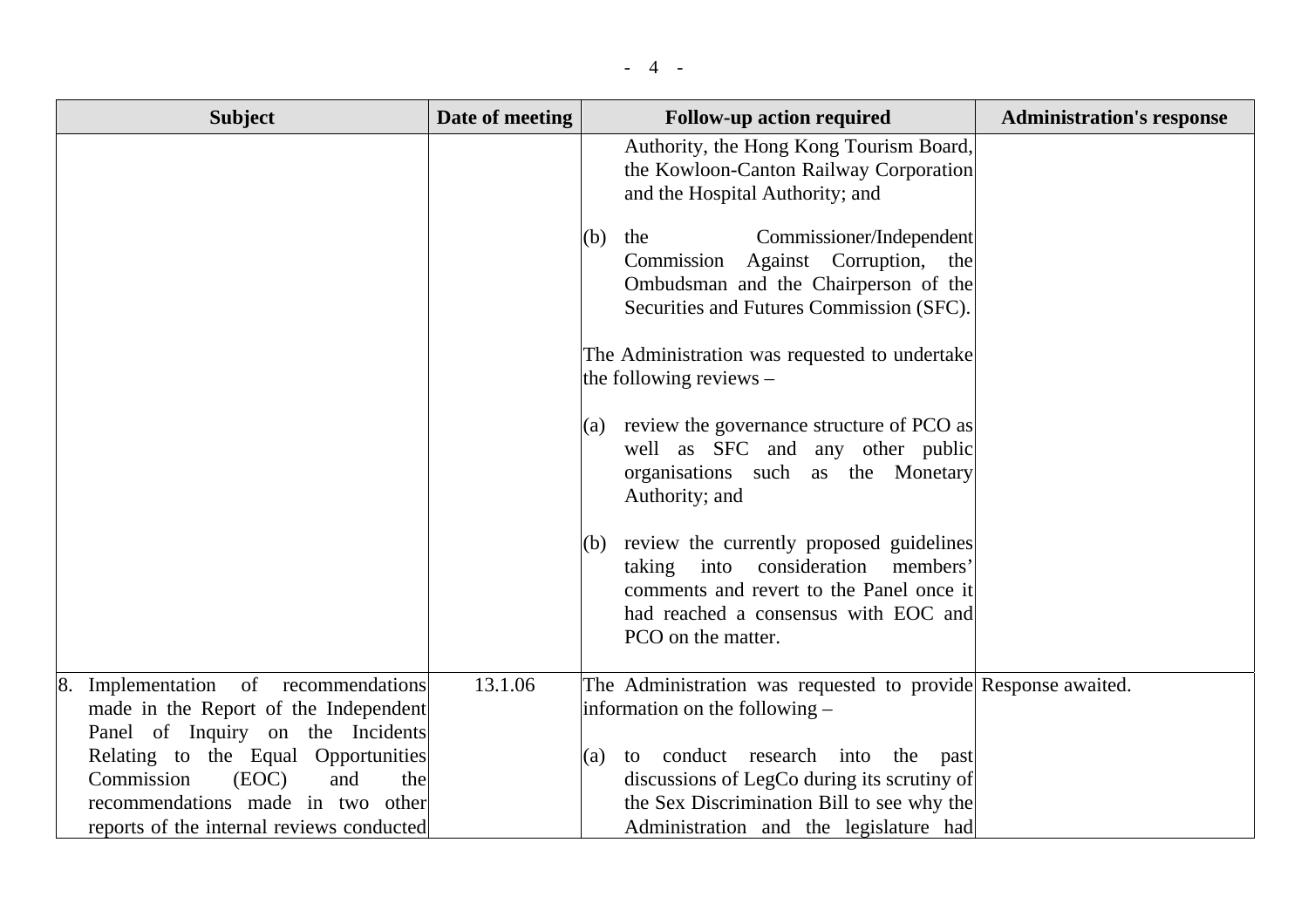| <b>Subject</b>                                                                                                                                                                                                          | Date of meeting | <b>Follow-up action required</b>                                                                                                                                                                                                                                                                                                                                                               | <b>Administration's response</b> |
|-------------------------------------------------------------------------------------------------------------------------------------------------------------------------------------------------------------------------|-----------------|------------------------------------------------------------------------------------------------------------------------------------------------------------------------------------------------------------------------------------------------------------------------------------------------------------------------------------------------------------------------------------------------|----------------------------------|
| by EOC                                                                                                                                                                                                                  |                 | decided at that time that the EOC<br>Chairperson<br>should be a full-time<br>executive position;                                                                                                                                                                                                                                                                                               |                                  |
|                                                                                                                                                                                                                         |                 | how the functions and powers between the<br>(b)<br>EOC Chairperson and the Chief Executive<br>Officer (CEO) would be separated; and                                                                                                                                                                                                                                                            |                                  |
|                                                                                                                                                                                                                         |                 | detailed analysis of the policy<br>$(c)$ a<br>implications of the proposal.                                                                                                                                                                                                                                                                                                                    |                                  |
|                                                                                                                                                                                                                         |                 | for consultation with the Panel, before the Bill<br>was drafted.                                                                                                                                                                                                                                                                                                                               |                                  |
|                                                                                                                                                                                                                         |                 | The Administration was also requested to<br>provide a timetable as to when it would conduct<br>the consultation with EOC and the relevant                                                                                                                                                                                                                                                      |                                  |
|                                                                                                                                                                                                                         |                 | bodies on the proposal of separating the posts<br>of the EOC Chairperson and CEO, and when it<br>would submit the above information to this<br>Panel for discussion.                                                                                                                                                                                                                           |                                  |
| Further discussion on the concluding<br>9.<br>observations adopted by UN Committee<br>on the first report of the Hong Kong<br>Special Administrative Region under the<br>Convention on the Rights of the Child<br>(CRC) | 10.2.06         | The Administration was requested to report Response awaited.<br>on the development of its discussion with The<br>Ombudsman as to whether the powers and<br>remit of The Ombudsman should include<br>handling<br>complaints<br>whether<br>the<br>on<br>implementation of policies by any policy<br>bureau/department had contravened CRC,<br>before the end of the current legislative session. |                                  |